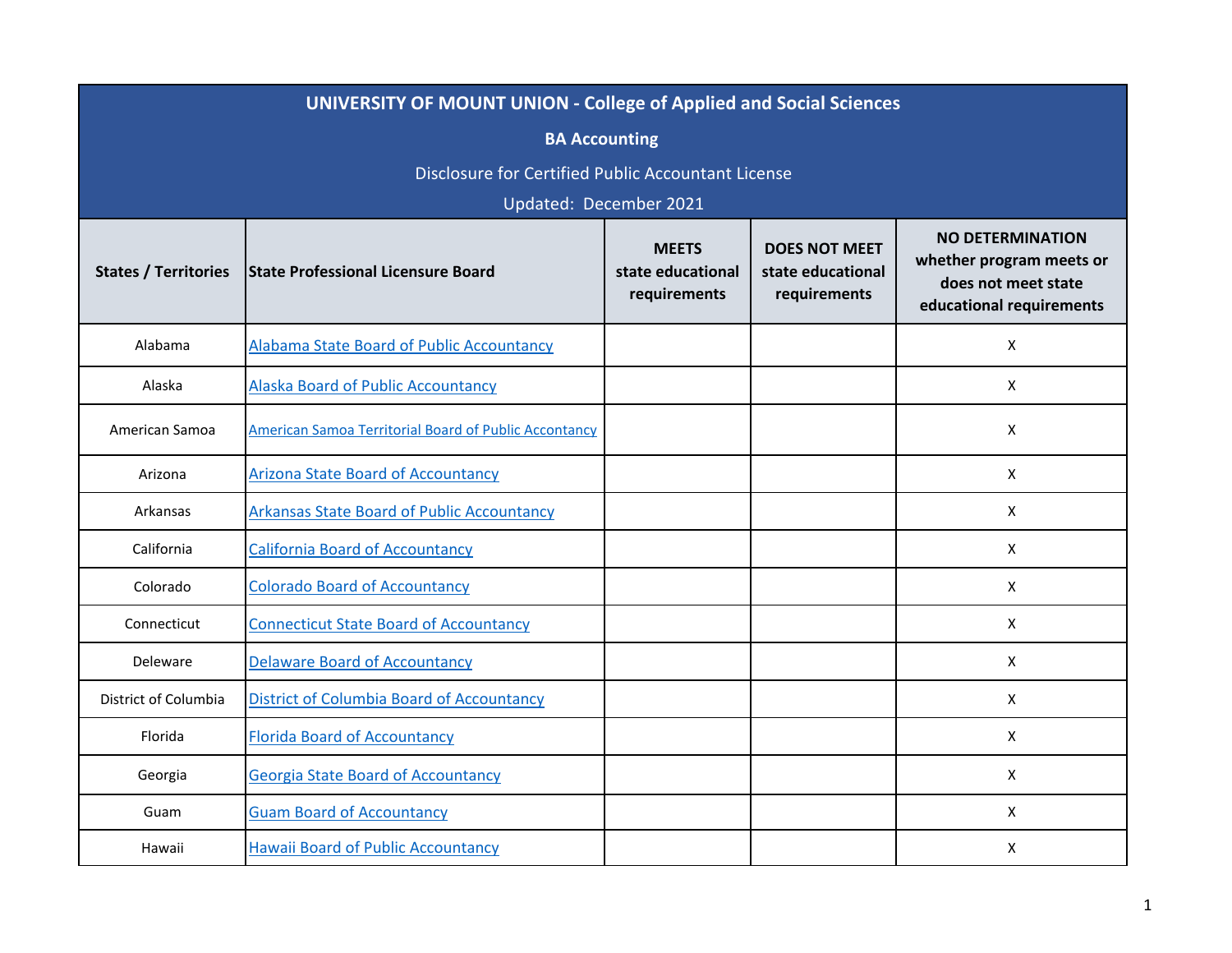| Idaho         | <b>Idaho State Board of Accountancy</b>                                |  | X            |
|---------------|------------------------------------------------------------------------|--|--------------|
| Illinois      | <b>IDFPR Public Accounting</b>                                         |  | $\mathsf{X}$ |
| Indiana       | <b>Indiana Board of Accountancy</b>                                    |  | $\mathsf{X}$ |
| lowa          | <b>Iowa Porfessioanl Licensing Bureau - Accountants</b>                |  | X            |
| Kansas        | <b>Kansas Board of Accountancy</b>                                     |  | X            |
| Kentucky      | <b>Kentucky Board of Accountancy</b>                                   |  | $\mathsf{X}$ |
| Louisiana     | <b>Louisiana State Board of Certified Public</b><br><b>Accountants</b> |  | X            |
| Maine         | <b>Maine Board of Accountancy</b>                                      |  | X            |
| Maryland      | <b>Maryland Board of Public Accountancy</b>                            |  | $\mathsf{X}$ |
| Massachusetts | <b>Massachusetts Board of Public Accountancy</b>                       |  | $\mathsf{X}$ |
| Michigan      | Michigan Dept. of Licensing & Regulatory Affairs                       |  | X            |
| Minnesota     | <b>Minnesota Board of Accountancy</b>                                  |  | $\mathsf{X}$ |
| Mississippi   | Mississippi State Board of Public Accountancy                          |  | $\mathsf{X}$ |
| Missouri      | <b>Missouri Board of Accountancy</b>                                   |  | $\mathsf{X}$ |
| Montana       | <b>Montana Board of Accountancy</b>                                    |  | X            |
| Nebraska      | Nebraska Board of Public Accountancy                                   |  | $\mathsf{X}$ |
| Nevada        | <b>Nevada State Board of Accountancy</b>                               |  | $\mathsf{X}$ |
| New Hampshire | <b>New Hampshire Board of Accountancy</b>                              |  | $\mathsf{X}$ |
| New Jersey    | <b>New Jersey State Board of Accountancy</b>                           |  | X            |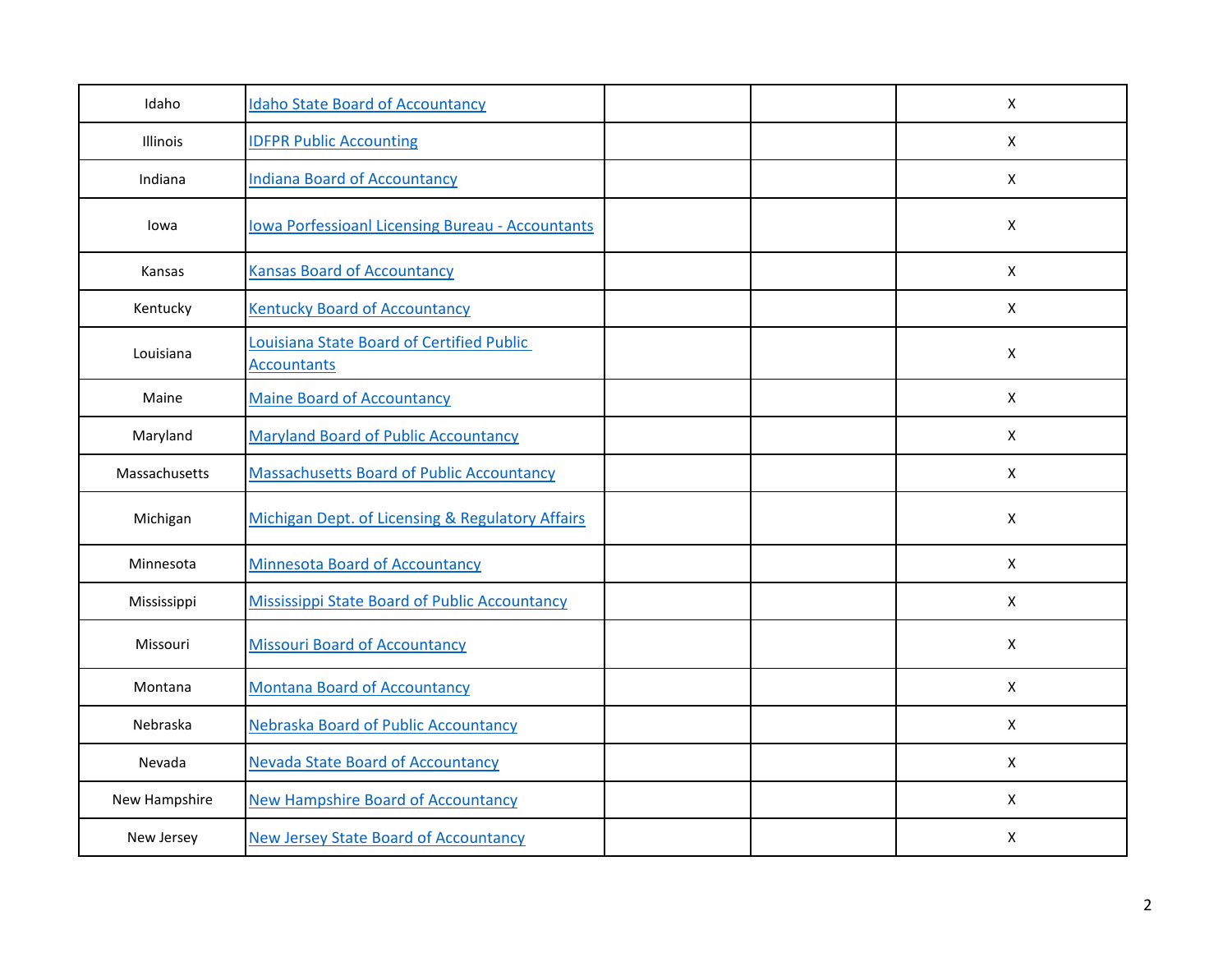| New Mexico                  | <b>New Mexico Regulation &amp; Licensing Dept. -</b><br>Accountancy                       |  | $\boldsymbol{\mathsf{X}}$ |
|-----------------------------|-------------------------------------------------------------------------------------------|--|---------------------------|
| New York                    | <b>NYSED - Public Accountancy</b>                                                         |  | X                         |
| North Carolina              | North Carolina State Board of Certified Public<br><b>Accountant Examiners</b>             |  | X                         |
| North Dakota                | North Dakota State Board of Accountancy                                                   |  | $\times$                  |
| Northern Mariana<br>Islands | Commonwealth of the Northern Mariana Islands -<br><b>CPA Requirements</b>                 |  | X                         |
| Ohio                        | <b>Accountancy Board of Ohio</b>                                                          |  | $\boldsymbol{\mathsf{X}}$ |
| Oklahoma                    | <b>Oklahoma Accountancy Board</b>                                                         |  | $\mathsf{X}$              |
| Oregon                      | <b>Oregon Board of Accountancy</b>                                                        |  | $\mathsf{X}$              |
| Pennsylvania                | Pennsylvania State Board of Accountancy                                                   |  | $\mathsf{X}$              |
| <b>Puerto Rico</b>          | Puerto Rico Dept. of State - Board of Examiners of<br><b>Certified Public Accountants</b> |  | X                         |
| Rhode Island                | <b>State of Rhode Island Board of Accountancy</b>                                         |  | $\mathsf{X}$              |
| South Carolina              | <b>South Carolina Board of Accountancy</b>                                                |  | X                         |
| South Dakota                | <b>South Dakota Board of Accountancy</b>                                                  |  | $\boldsymbol{\mathsf{X}}$ |
| Tennessee                   | Tennessee State Board of Accountancy                                                      |  | $\times$                  |
| Texas                       | <b>Texas State Board of Public Accountancy</b>                                            |  | $\mathsf{x}$              |
| Utah                        | <b>Utah DOPL Accountancy</b>                                                              |  | $\mathsf{X}$              |
| U.S. Virgin Islands         | Dept. of Licensing and Consumer Affairs - CPA                                             |  | X                         |